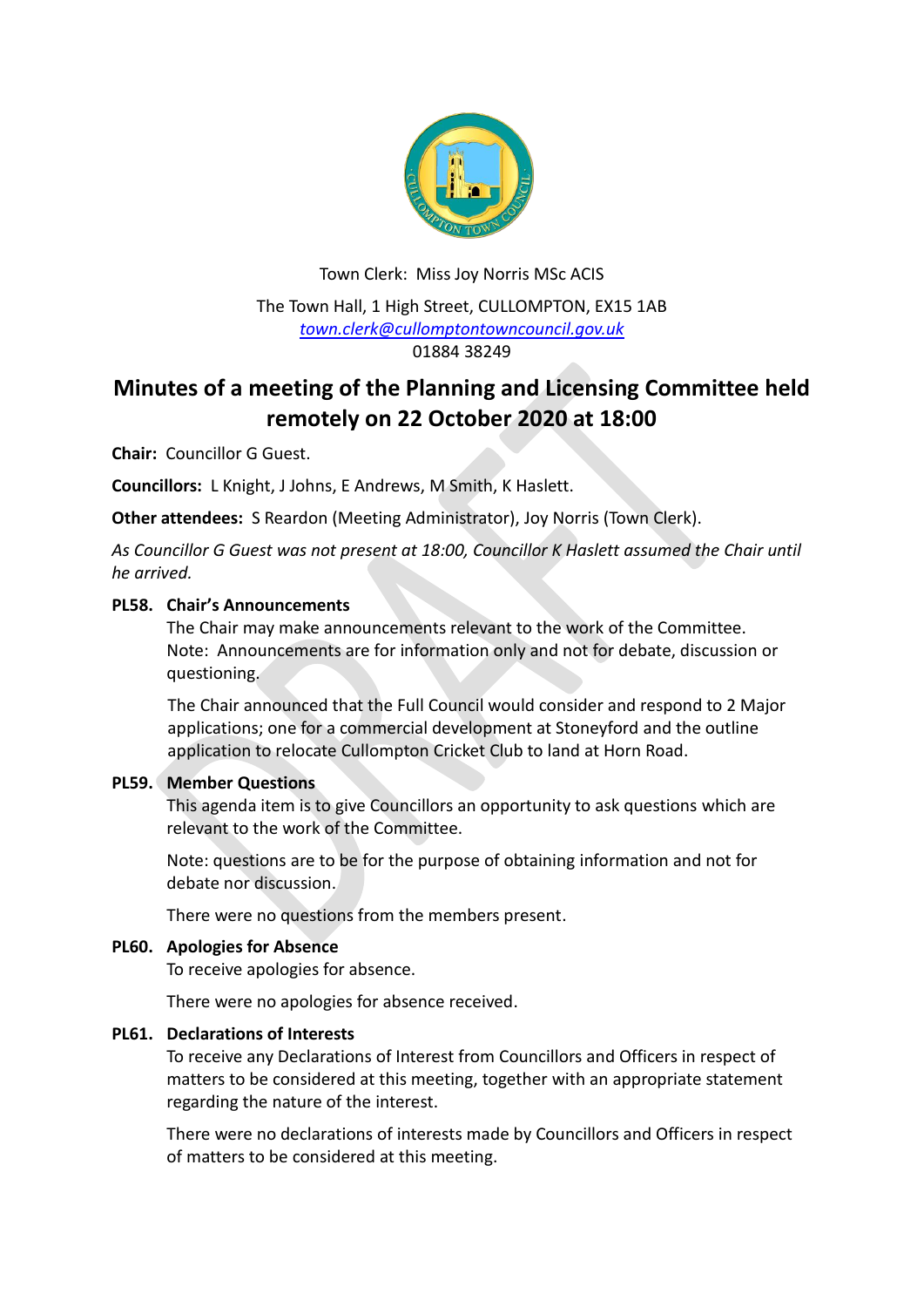### **PL62. Minutes**

To agree the minutes of the Planning and Licensing Committee meeting held on 8 October 2020.

**Resolved** that the minutes of the Planning and Licensing Committee meeting held on 8 October 2020 are adopted as a true and correct record of the meeting and signed as such.

## **PL63. Public Participation**

15 minutes is set aside at the beginning of the meeting to enable members of the public to raise matters which are relevant to the work of the Committee. Up to 3 minutes is allowed for each question. It may not be possible to reply straightaway and the question may only be noted and a written response sent at a later date.

As there were no members of the public present, this section of the meeting did not take place.

## **PL64. Planning Matters**

To consider and make comment on the following planning applications received by the Planning Authority and available to view on the [Planning Portal:](https://planning.middevon.gov.uk/online-applications/)

a. 19 Colebrooke Lane, Cullompton [\(20/01597/HOUSE\)](https://planning.middevon.gov.uk/online-applications/applicationDetails.do?activeTab=documents&keyVal=QHGZC5KS07T00). Erection of first floor extension, conversion of garage and front porch (Revised Scheme).

**Resolved** that there is NO OBJECTION to planning application 20/01597/HOUSE

b. Higher Shutelake Farm, Mutterton [\(20/01630/HOUSE\)](https://planning.middevon.gov.uk/online-applications/applicationDetails.do?activeTab=documents&keyVal=QHTT6SKS07T00). Erection of single storey extension.

**Resolved** that there is NO OBJECTION to planning application 20/01630/HOUSE.

c. 3 Willand Road, Cullompton [\(20/01591/FULL\)](https://planning.middevon.gov.uk/online-applications/applicationDetails.do?activeTab=documents&keyVal=QHGSYCKS04G00). Change of use of industrial land to residential garden, erection of a boundary fence, gate and hardstanding.

**Resolved** that there is NO OBJECTION to planning application 20/01591/FULL.

d. 35 Higher Street, Cullompton [\(20/01589/FULL\)](https://planning.middevon.gov.uk/online-applications/applicationDetails.do?activeTab=documents&keyVal=QHGQS7KS04G00). Change of use of industrial land to residential garden, erection of a boundary fence and gate.

**Resolved** that there is NO OBJECTION planning application 20/01589/FULL.

#### **PL65. Garden Village Initiative.**

To consider, at the request of the Planning Authority, the allocation of additional housing, with associated infrastructure, as part of the Culm Garden Village Initiative (Councillor G Guest).

Councillor G Guest commented as follows:

- The report by Councillor G Guest (at Appendix A) was received and noted.
- £10M has been given to MDDC by central Government to provide for the western relief road. MDDC will provide a further £5M although further funding will be required to complete the project.
- It is hoped that the Cricket Club will have a decision on whether it can move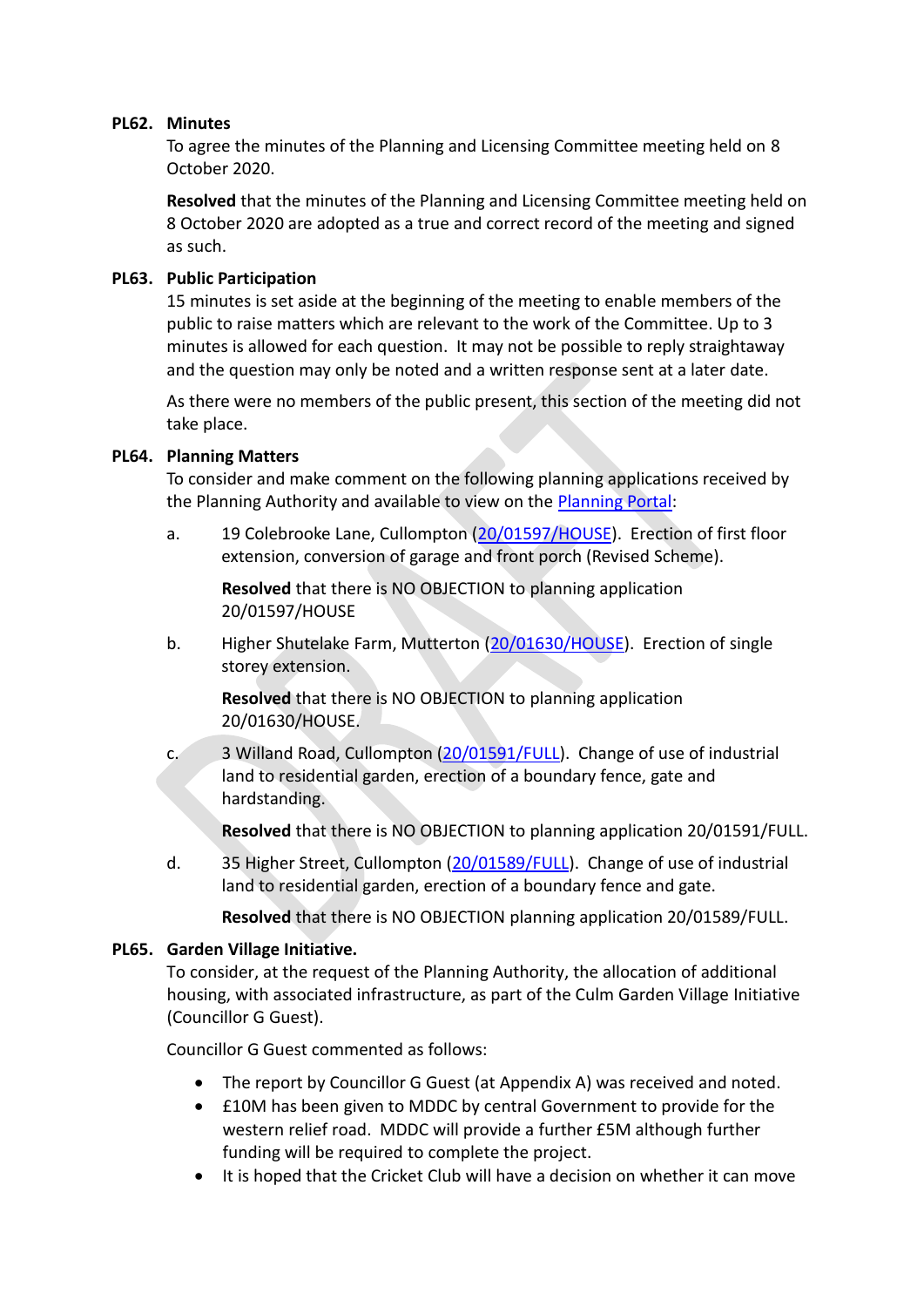to the location at Horn Road by Christmas 2020.

- Neil Parish MP stated, at a recent meeting, that the reopening of the railway station at Cullompton is now defined as a "when" rather than an "if" project but the exact timing is still to be resolved. The aim is mid-2020s but it may be later.
- The river Culm is being investigated along its whole length with a view to establishing the best location for flood relief measures to mitigate flooding at developments in the entire Culm Valley.
- Not much has been said on J28 other than there are a range of possible options being considered with regard to increasing capacity including the construction of a new J28A. A view was expressed that there needs to be significant capacity improvements at J28 before any significant development at East Cullompton/Garden Village Initiative can take place.
- The Planning Authority have been told by central Government to increase the number of dwellings across the district from approximately 300,000 to approximately 700,000.
- It was questioned whether or not the existing motorway services could be dual purposed and provide for a motorway services and railway station.
- It was agreed that that the matter in question is too large for the Planning and Licensing Committee to resolve and that it should be debated by the Full Council at some point in the future. The Full Council will meet soon after Christmas in public session with a view to having an expression of a wide range of views including inviting members and officers of Devon County Council and Mid Devon District Council.

**Resolved** that the Clerk and Meeting Administrator are given delegated authority to organise a suitable meeting of the Full Council, inviting whomever is considered necessary, to resolve the questions raised by the Planning Authority concerning the development of East Cullompton/Garden Village Initiative and associated infrastructure.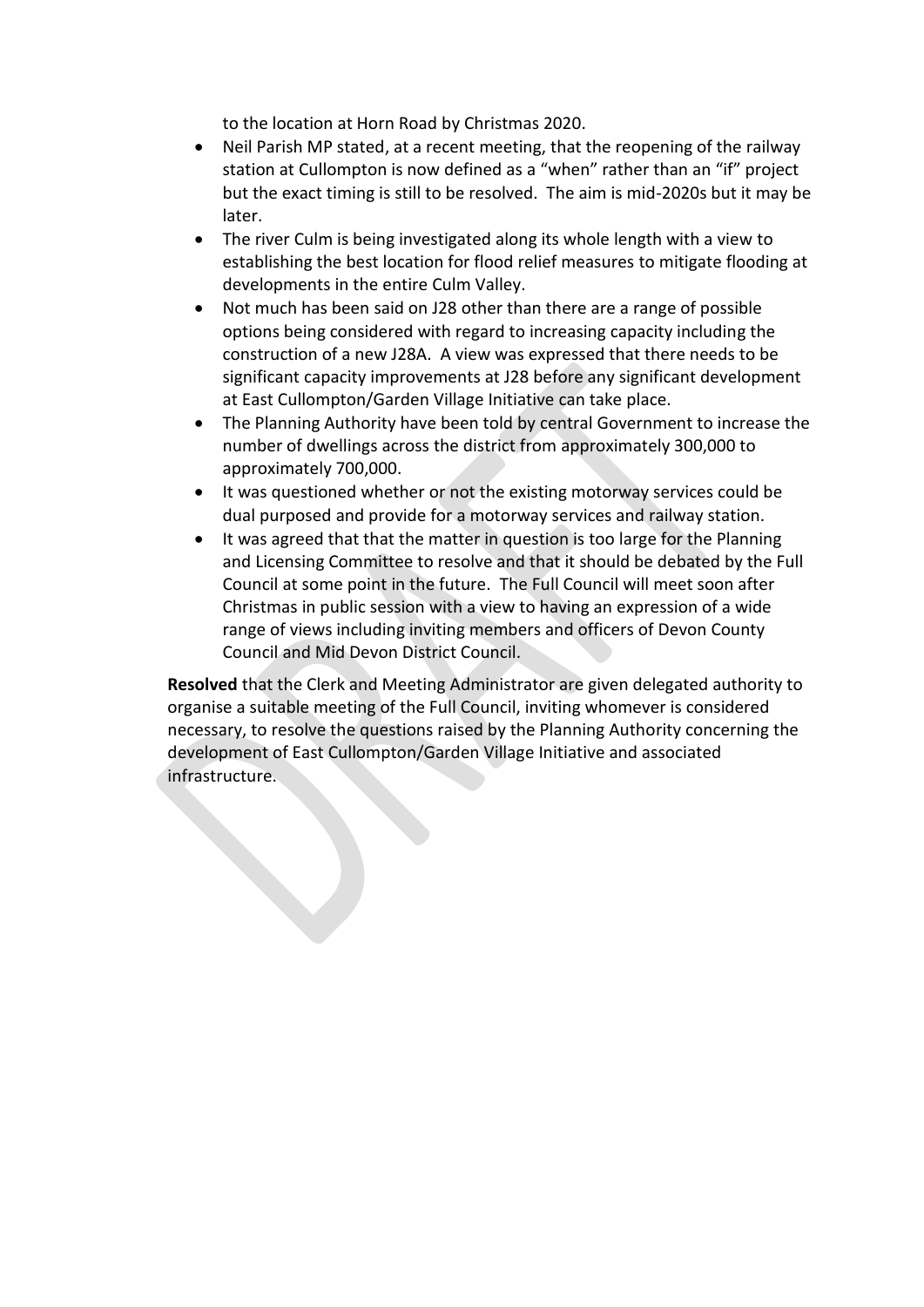# **APPENDIX A TO MINUTES OF THE PLANNING AND LICENSING COMMITTEE HELD REMOTELY ON 22 OCTOBER 2020**

### **Garden Village Initiative Questions**

**Q1.** The GV was scheduled for 5,000 houses. Would CTC consider more houses than this? If yes how many more, 1,000, 2,000 or another 5,000. Note Central Government was increasing the housing build numbers for MDDC.

**Q2.** GESP, had indicated the potential closure of Cullompton M5 services. What were CTC views if the services had to close to fit in the railway station?

**Q3.** CTC had already agreed to pay money into the Railway Station project. Would CTC be prepared to continue to pay money in to show local commitment? This was an important Government Question.

**Q4.** What are the views of CTC on Junction 28 and a new Junction? Is CTC able to provide a written view on this to MDDC and DCC?

**Note:** Funding for infrastructure for Cullompton was expensive costing many tens of millions. This included Jct 28A, the railway station, new schools and surgeries, local roads, cycle routes etc. There was a link between infrastructure costs and the number of houses needed.

#### **Garden Village**

There were many persons present at this meeting, including representatives from Network Rail, Highways England (M5), Homes England, LEP SW, MDDC and DCC and Neil Parish MP.

# **Cullompton Relief Road**

The DCC digital flyby was still accurate but there had been some minor changes. MDDC would consider the planning application with that of the Cricket Club relocation sometime before Christmas.

The Government were providing MDDC with a £10 million loan towards the construction of the relief road. This was provided houses were built as a consequence. Homes England were closely involved in this process. The relief road would cost a lot more than £10 million. MDDC and DCC had to find the additional costs.

Sports England had raised an objection to the road going through the cricket club, unless the cricket club was relocated and improved in line with Sports England's national policy. Sports England did have the power and authority to block the relief road if it was not satisfied with the sports provision. (Note Kentisbeare had and is raising objections to the relocation of the Cricket Club into the Parish of Kentisbeare).

# **Cullompton Railway Station**

Neil Parish MP spoke to this item. The development of two railway stations at Cullompton and Wellington were progressing. Existing train timetables could include stops at both stations for some services, but not all. It was hoped to have small local sprinter trains from Taunton to Exeter as well. There were issues with train capacity at Exeter Station. Many such issues remain to be resolved.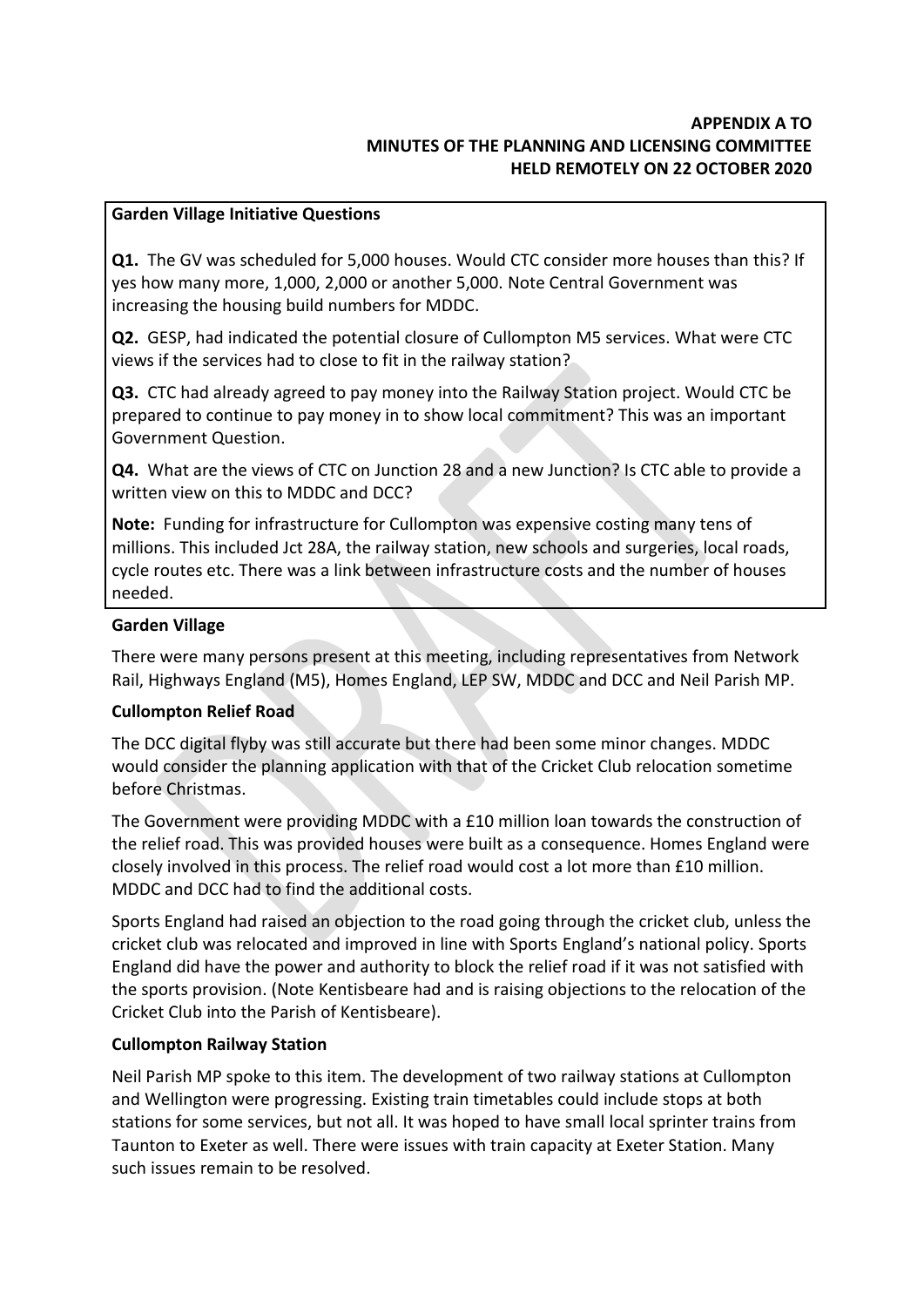The Cullompton Railway station was likely to be in a similar location to the old railway station (before it was closed). Studies for the best site were ongoing. There were many national agencies involved in developing this, Railtrack, Network Rail, GWR, DCC, MDDC, Homes England and the two local MP's. Cullompton railway station was part way through phase 1 of a 5 phase national process. Moving through these processes cost money and there was always the question of where these millions would come from. The railway stations expansion was strongly linked to the growth in housing and the expected number of persons likely to use the trains.

*(Note from GG. CTC need to be clear and fully understand that railway infrastructure was linked to housing growth in Cullompton.)*

Homes England commented that the new MDDC local plan enhanced by the housing in the Garden Village could provide the housing growth. There are many more feasibility studies to go through before the process is complete. However, an aim was to have the Cullompton railway station ready around 2026.

# **Flooding**

The Culm Valley River Project was the first phase of several looking at future flooding and mitigation works. This would look at the whole river and also link in with the flood mitigation works for the Garden Village. Beavers were living in the river Otter. The research project had been successful in demonstrating the benefits of Beaver. It was considered only a matter of time before they moved into the river Culm.

# **Cycle Routes and bus services**

A key future element of the Garden Village was providing cycle routes, walking routes and potentially local bus routes to enable residents to move around without cars, particularly for example to the railway station.

# **M5 Junction 28A**

There was little discussion on this topic. DCC and other agencies were modelling various options and looking at potential sites. An option was to consider a new bridge, or existing bridge with bus only slip roads as on the M32 in Bristol.

*(GG note for CTC. The University of England has its main campus just off the M32 with nearly 30,000 students. The MOD Abbey Wood complex is close to UWE. UWE has its own large bus station (as big as Exeter Bus Station) located within the campus with links to Abbey Wood. Therefore, the scale of movements and busses needed onto the M32 is much greater than Cullompton could generate. Also, this would not resolve the existing congestion at Jct 28).*

# **GV Masterplan**

MDDC and DCC were continuing to work together and look to develop a comprehensive masterplan. This would look at East Cullompton, which was in the plan and additional land outlined in the Greater Exeter Strategic Plan for the Garden Village.

The Greater Exeter Strategic Plan (GESP) was no longer progressing as authorities had pulled out. Therefore, MDDC would have to do its own land planning for the Garden Village, and develop the appropriate documents.

However, GESP had already identified many sites for housing throughout the plan area and these sites would remain on file until decisions were made to progress them or not.